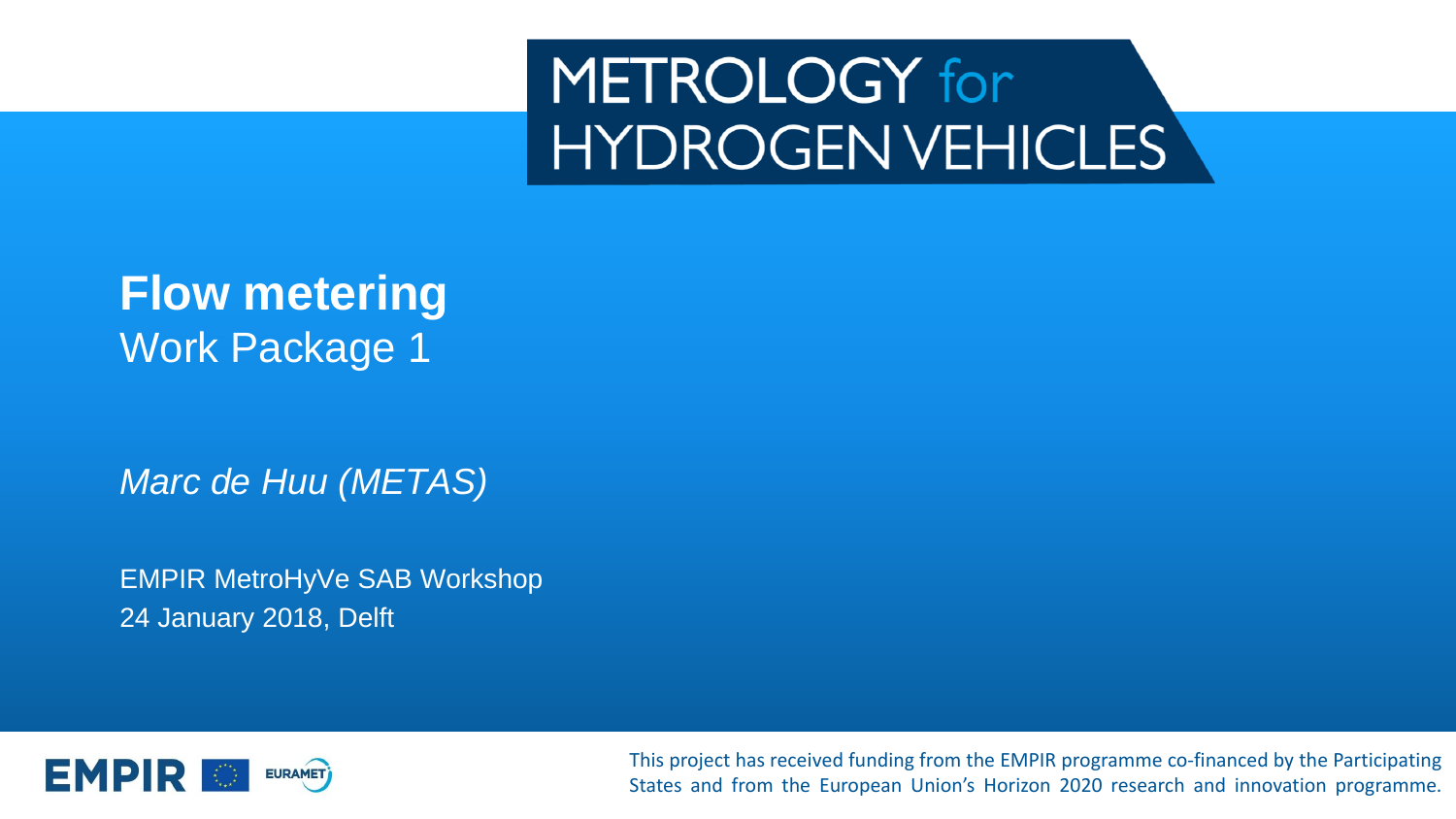### **Project Team**



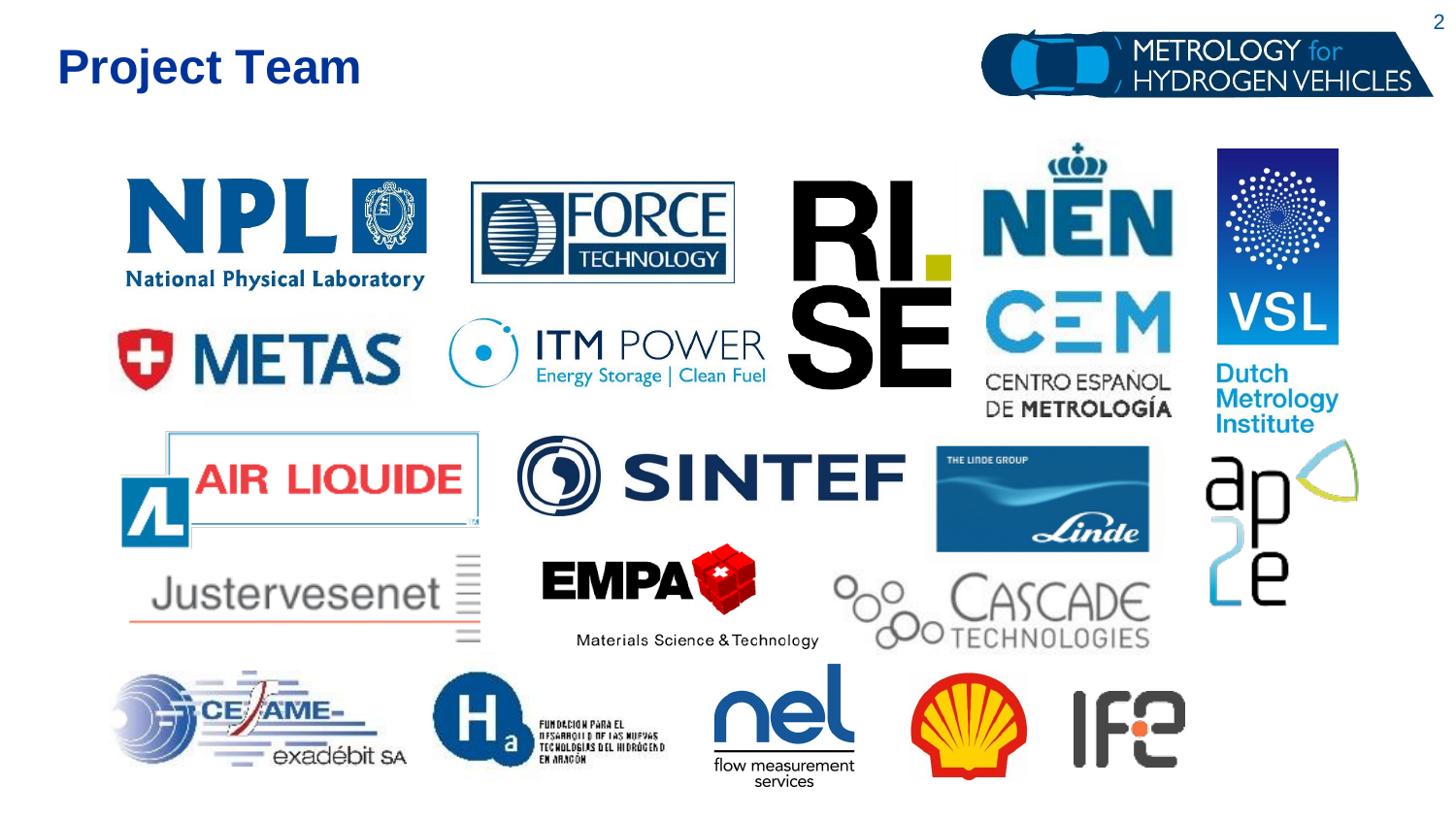### **WP1 Flow metering, objectives**



- To develop a metrological infrastructure for testing/calibrating flow meters used for hydrogen flow metering from refuelling stations, target accuracy of 1%
- Acquire technical data to revise standards
- Support laboratories by providing good practice guides describing calibration and validation of flow meters used at refuelling stations
- Provide input to improve metrological requirements from OIML R139-1

**Workload divided over 5 tasks**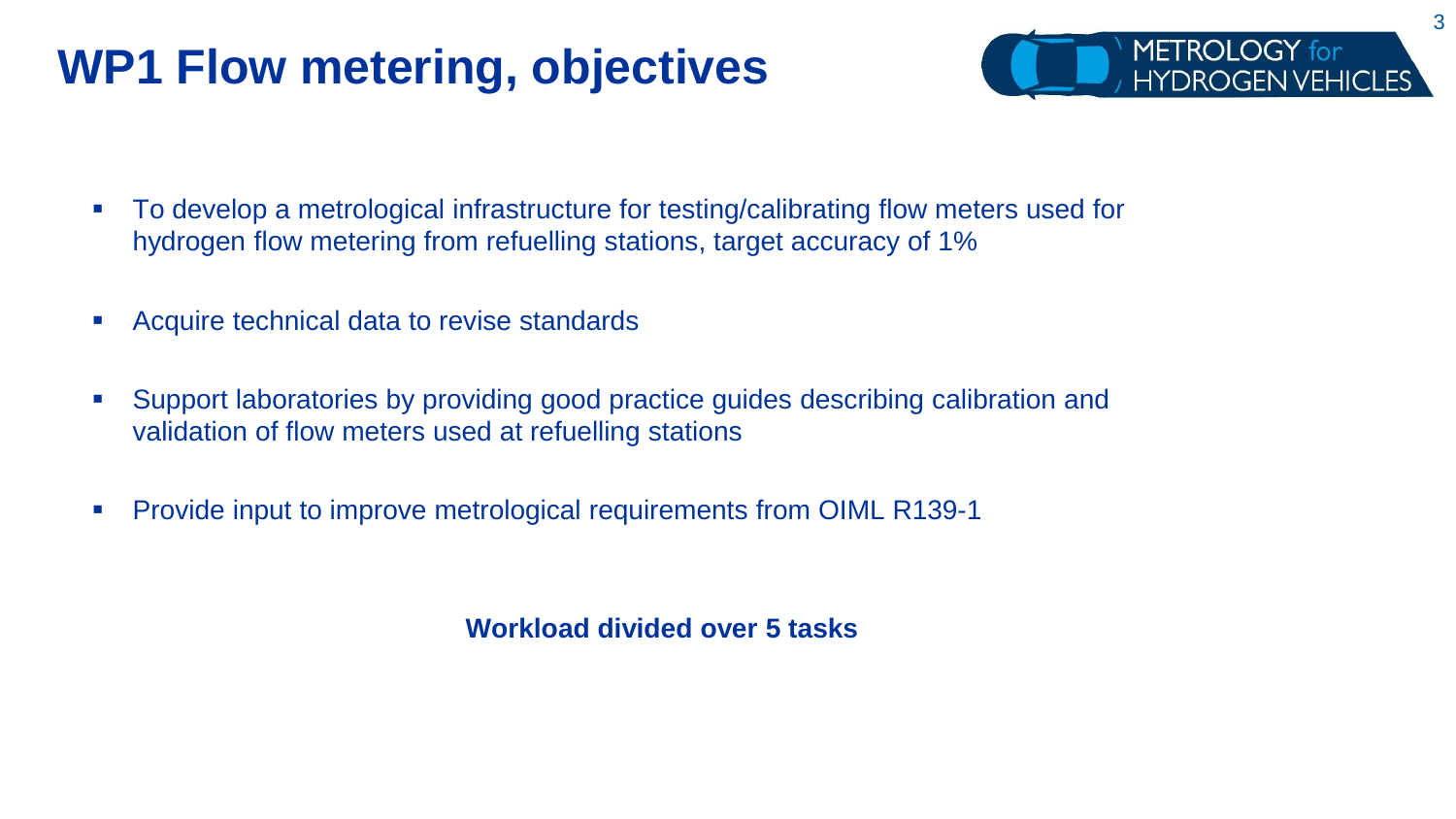### **WP1 Flow metering, tasks**



Task 1.1: Obtain information about the station process design, operating conditions and current placement and details of the hydrogen flow meters in Hydrogen Refuelling Stations (HRS). Design of various HRS and uncertainty sources will be documented (anonymously) in a pubic report.

Task 1.2 and 1.3 : Performance testing of Coriolis flow meters (in kind contribution from manufacturers) with alternative safe fluids (nitrogen, air, water, oil) to study temperature and pressure dependence:

- Define test matrix and obtain Coriolis flow meters
- N<sub>2</sub> and air, 23 kg/m<sup>3</sup> @ 20 bar, 46 kg/m<sup>3</sup> @ 40 bar, similar to density of H<sub>2</sub> at 350 bar and 700 bar, flow range (0.05 – 2.0) kg/min, limited by pressure drop and speed of sound
- Temperature dependence with  $N_2$  for flow rate  $<$  1 kg/min
- Pressure dependence with water or oil up to 875 bar, pair of flow meters in series (high and low pressure part of the rig)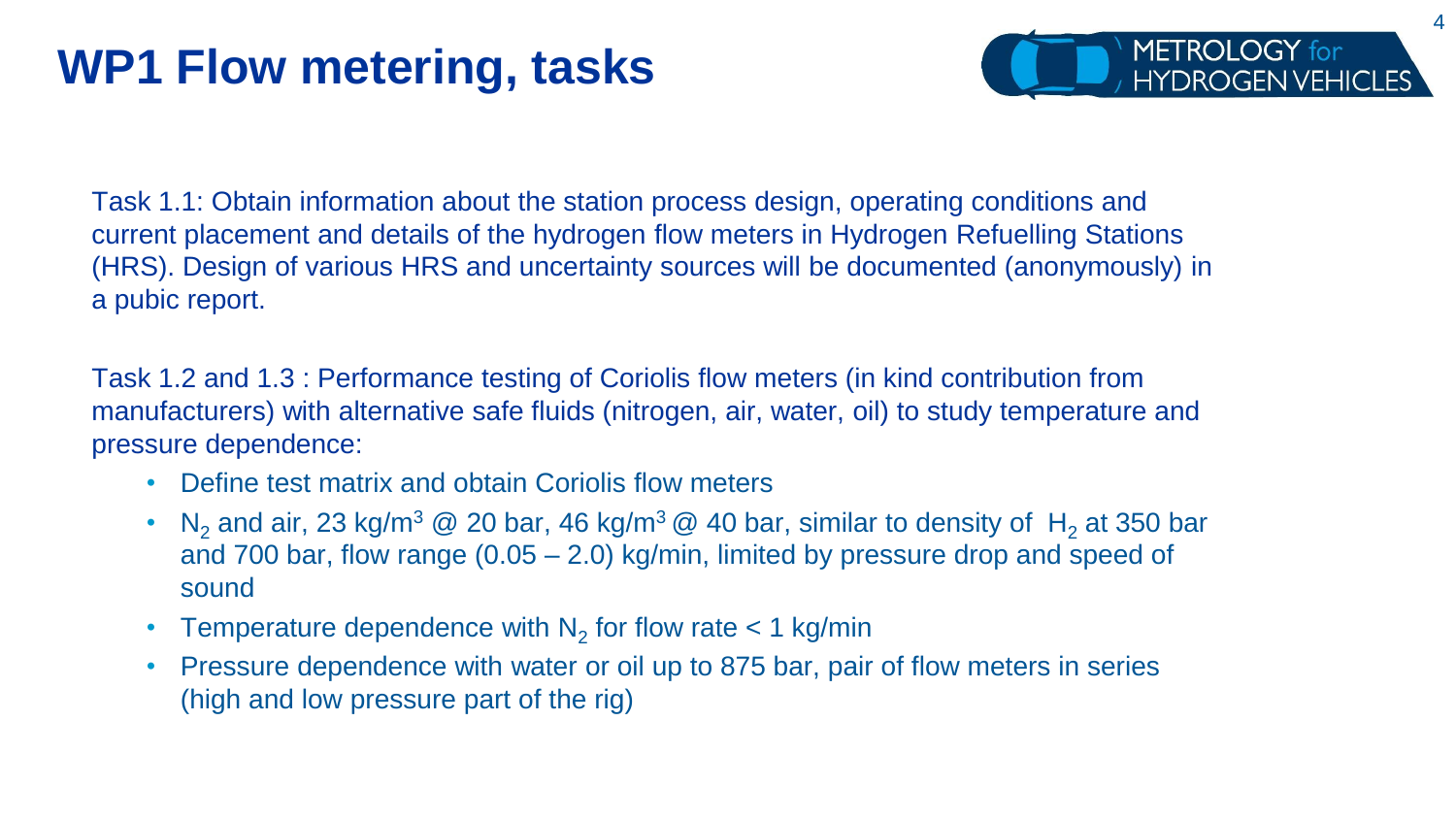### **WP1 Flow metering, tasks**



Task 1.4: Development of mobile gravimetric standards (Hydrogen Field Standards = HFS) to calibrate and verify HRS in the field. Publication of results in peer-reviewed journals and good practice guides

- 4 HFS to be developped (CESAME, METAS, VSL and JV)
- Validation of HFS
- Field testing with HFS at 350 bar and 700 bar
- Assessment of using substitute substances to hydrogen by comparison with results in the field
- Write good practice guide fo validating meters at HRSs and the type approval procedure

Task 1.5: Provide detailed uncertainty budgets for the various approaches

- Use of substitute substances in the laboratory for testing (gas and liquid)
- Gravimetric approach in the field
- Plan of dedicated testing facility to high pressure hydrogen (costs + uncertainty)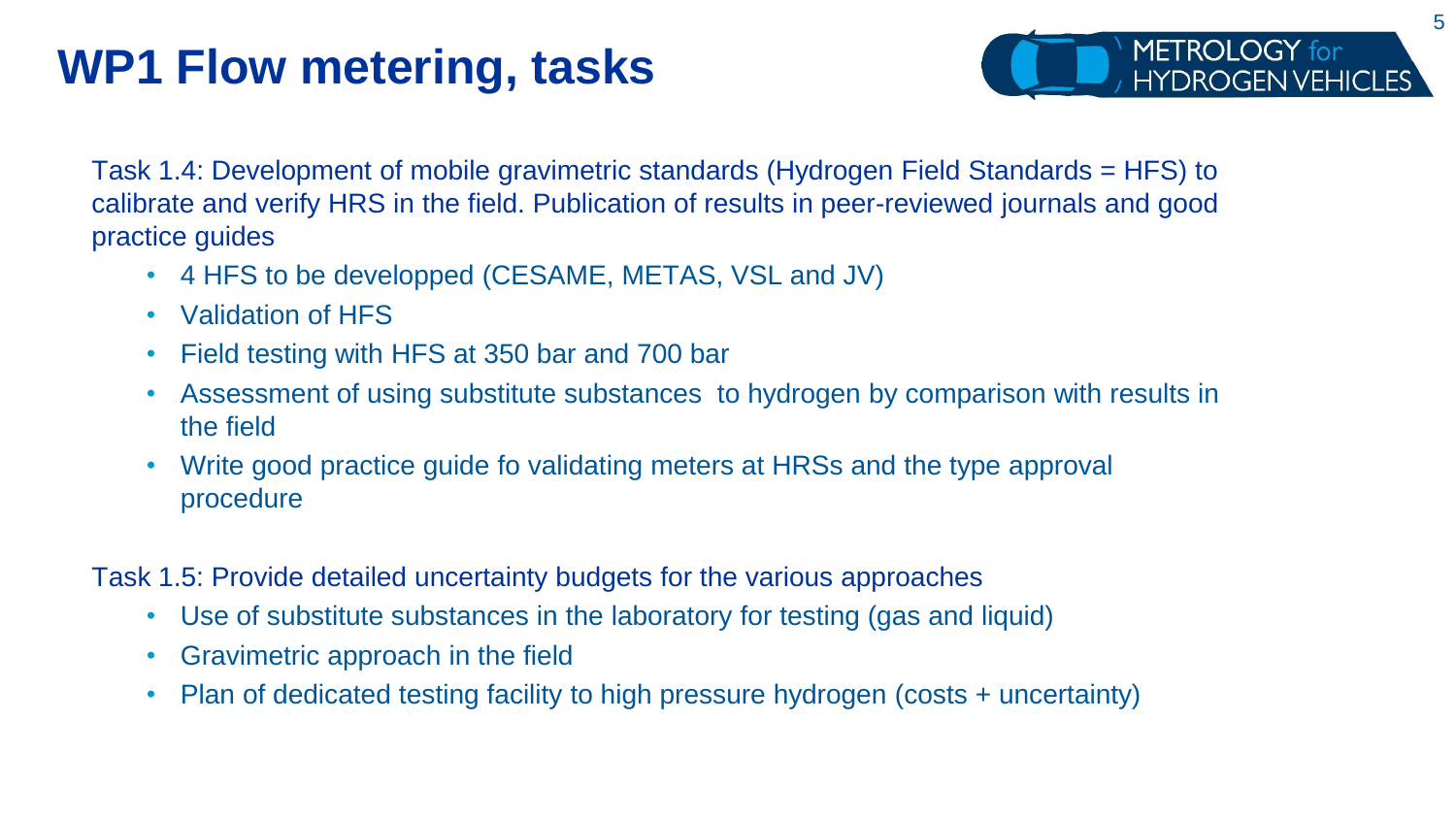### **WP1 Flow metering, planning**



| Month      | $\mathbf{1}$                                                    | $\overline{2}$     | 3                                          | 4      | 5      | 6                      | $\overline{7}$ | 8      | 9                    | 10     | 11                                 | 12     |                           | 13 14                            |                       | 15 16 17 18 19 20     |                         |                        |                       |        | 21                       | 22                | 23                | 24     | 25           | 26     | 27                  | 28     | 29    | 30 <sub>o</sub> | 31            | 32                     | 33     | 34                      | 35     | 36     |
|------------|-----------------------------------------------------------------|--------------------|--------------------------------------------|--------|--------|------------------------|----------------|--------|----------------------|--------|------------------------------------|--------|---------------------------|----------------------------------|-----------------------|-----------------------|-------------------------|------------------------|-----------------------|--------|--------------------------|-------------------|-------------------|--------|--------------|--------|---------------------|--------|-------|-----------------|---------------|------------------------|--------|-------------------------|--------|--------|
| Activities | Jun 17                                                          | Jul 17             | Aug 17                                     | Sep 17 | Okt 17 | $\overline{L}$<br>Nov: | Ħ<br>Dez       | Jan 18 | Feb 18               | Mrz 18 | $\frac{8}{10}$<br>Apr <sub>3</sub> | Mai 18 | $\frac{8}{11}$<br>ءِ<br>ج | $\frac{8}{10}$<br>$\overline{B}$ | $\frac{8}{10}$<br>Aug | $\frac{8}{11}$<br>Sep | <b>Okt 18</b>           | $\frac{8}{11}$<br>Nov: | $\frac{8}{10}$<br>Dez | Jan 19 | $\frac{9}{11}$<br>$F$ eb | Mrz 19            | Apr 19            | Mai 19 | Jun 19       | Jul 19 | Aug 19              | Sep 19 | Okt19 | Nov 19          | <b>Dez 19</b> | Jan 20                 | Feb 20 | $\overline{20}$<br>Mrz: | Apr 20 | Mai 20 |
|            | WP1                                                             |                    |                                            |        |        |                        |                |        |                      |        |                                    |        |                           |                                  |                       |                       |                         |                        |                       |        |                          |                   |                   |        |              |        |                     |        |       |                 |               |                        |        |                         |        |        |
|            | Task 1.1, Identifying and assessing the uncertainty sources     |                    |                                            |        |        |                        |                |        |                      |        |                                    |        |                           |                                  |                       |                       |                         |                        |                       |        |                          |                   |                   |        |              |        |                     |        |       |                 |               |                        |        |                         |        |        |
| 1.1.1      |                                                                 |                    | Questionnaire                              |        |        |                        |                |        |                      |        |                                    |        |                           |                                  |                       |                       |                         |                        |                       |        |                          |                   |                   |        |              |        |                     |        |       |                 |               |                        |        |                         |        |        |
| 1.1.2      |                                                                 |                    |                                            |        | Report |                        |                |        |                      |        |                                    |        |                           |                                  |                       |                       |                         |                        |                       |        |                          |                   |                   |        |              |        |                     |        |       |                 |               |                        |        |                         |        |        |
| 1.1.3      |                                                                 |                    |                                            |        |        |                        |                | Se     | d report to OIMLR139 |        |                                    |        |                           |                                  |                       |                       |                         |                        |                       |        |                          |                   |                   |        |              |        |                     |        |       |                 |               |                        |        |                         |        |        |
|            | Task 1.2, Investigate substitute sub <mark>:</mark> tances, gas |                    |                                            |        |        |                        |                |        |                      |        |                                    |        |                           |                                  |                       |                       |                         |                        |                       |        |                          |                   |                   |        |              |        |                     |        |       |                 |               |                        |        |                         |        |        |
| 1.2.1      |                                                                 | <b>Test matrix</b> |                                            |        |        |                        |                |        |                      |        |                                    |        |                           |                                  |                       |                       |                         |                        |                       |        |                          |                   |                   |        |              |        |                     |        |       |                 |               |                        |        |                         |        |        |
| 1.2.2      |                                                                 |                    | Obtain CMF as in-kind                      |        |        |                        |                |        |                      |        |                                    |        |                           |                                  |                       |                       |                         |                        |                       |        |                          |                   |                   |        |              |        |                     |        |       |                 |               |                        |        |                         |        |        |
| 1.2.3      |                                                                 |                    |                                            |        |        |                        |                | Te     |                      |        |                                    |        | t measurements with CMF   |                                  |                       |                       |                         |                        |                       |        |                          |                   |                   |        |              |        |                     |        |       |                 |               |                        |        |                         |        |        |
| 1.2.4      |                                                                 |                    |                                            |        |        |                        |                |        |                      |        |                                    |        |                           |                                  |                       |                       |                         |                        |                       |        |                          | Peer-review paper |                   |        |              |        |                     |        |       |                 |               |                        |        |                         |        |        |
|            |                                                                 |                    | Task 1.3, Investigate pressure deper dence |        |        |                        |                |        |                      |        |                                    |        |                           |                                  |                       |                       |                         |                        |                       |        |                          |                   |                   |        |              |        |                     |        |       |                 |               |                        |        |                         |        |        |
| 1.3.1      |                                                                 |                    | Calibrations with CMF, RISE                |        |        |                        |                |        |                      |        |                                    |        |                           |                                  |                       |                       |                         |                        |                       |        |                          |                   |                   |        |              |        |                     |        |       |                 |               |                        |        |                         |        |        |
| 1.3.2      |                                                                 |                    | Calibrations with CMF, NEL                 |        |        |                        |                |        |                      |        |                                    |        |                           |                                  |                       |                       |                         |                        |                       |        |                          |                   |                   |        |              |        |                     |        |       |                 |               |                        |        |                         |        |        |
| 1.3.3      |                                                                 |                    |                                            |        |        |                        |                |        |                      |        |                                    |        |                           |                                  |                       |                       |                         |                        |                       |        |                          |                   |                   |        |              |        | Peer-reviewed paper |        |       |                 |               |                        |        |                         |        |        |
|            | Task 1.4, Development gravimetric <mark>:</mark> tandards       |                    |                                            |        |        |                        |                |        |                      |        |                                    |        |                           |                                  |                       |                       |                         |                        |                       |        |                          |                   |                   |        |              |        |                     |        |       |                 |               |                        |        |                         |        |        |
| 1.4.1      |                                                                 |                    | Development of primary standards           |        |        |                        |                |        |                      |        |                                    |        |                           |                                  |                       |                       |                         |                        |                       |        |                          |                   |                   |        |              |        |                     |        |       |                 |               |                        |        |                         |        |        |
| 1.4.2      |                                                                 |                    |                                            |        |        |                        |                |        |                      |        |                                    |        |                           |                                  |                       | Inter-comparison      |                         |                        |                       |        |                          |                   |                   |        |              |        |                     |        |       |                 |               |                        |        |                         |        |        |
| 1.4.3      |                                                                 |                    |                                            |        |        |                        |                |        |                      |        |                                    |        |                           |                                  | Field testing 350 bar |                       |                         |                        |                       |        |                          |                   |                   |        |              |        |                     |        |       |                 |               |                        |        |                         |        |        |
| 1.4.4      |                                                                 |                    |                                            |        |        |                        |                |        |                      |        |                                    |        |                           |                                  | Field testing 700 bar |                       |                         |                        |                       |        |                          |                   |                   |        |              |        |                     |        |       |                 |               |                        |        |                         |        |        |
| 1.4.5      |                                                                 |                    |                                            |        |        |                        |                |        |                      |        |                                    |        |                           |                                  |                       |                       |                         |                        |                       |        |                          |                   |                   | Paper  |              |        |                     |        |       |                 |               |                        |        |                         |        |        |
| 1.4.6      |                                                                 |                    |                                            |        |        |                        |                |        |                      |        |                                    |        |                           |                                  |                       |                       |                         |                        |                       |        |                          |                   |                   |        | Master meter |        |                     |        |       |                 |               |                        |        |                         |        |        |
| 1.4.7      |                                                                 |                    |                                            |        |        |                        |                |        |                      |        |                                    |        |                           |                                  |                       |                       |                         |                        |                       |        |                          |                   |                   |        | Comparison   |        |                     |        |       |                 |               |                        |        |                         |        |        |
| 1.4.8      |                                                                 |                    |                                            |        |        |                        |                |        |                      |        |                                    |        |                           |                                  |                       |                       |                         |                        |                       |        |                          |                   |                   |        |              |        |                     |        |       |                 |               | Guide                  |        |                         |        |        |
|            |                                                                 |                    | Task 1.5, Uncertainty budgets              |        |        |                        |                |        |                      |        |                                    |        |                           |                                  |                       |                       |                         |                        |                       |        |                          |                   |                   |        |              |        |                     |        |       |                 |               |                        |        |                         |        |        |
| 1.5.1      |                                                                 |                    |                                            |        |        |                        |                |        |                      |        |                                    |        |                           |                                  |                       |                       |                         | Unc. budget substitute |                       |        |                          |                   |                   |        |              |        |                     |        |       |                 |               |                        |        |                         |        |        |
| 1.5.2      |                                                                 |                    |                                            |        |        |                        |                |        |                      |        |                                    |        |                           |                                  |                       |                       |                         |                        |                       |        |                          |                   | Unc- budget water |        |              |        |                     |        |       |                 |               |                        |        |                         |        |        |
| 1.5.3      |                                                                 |                    |                                            |        |        |                        |                |        |                      |        |                                    |        |                           |                                  |                       |                       | Unc. budget gravimetric |                        |                       |        |                          |                   |                   |        |              |        |                     |        |       |                 |               |                        |        |                         |        |        |
| 1.5.4      |                                                                 |                    |                                            |        |        |                        |                |        |                      |        |                                    |        |                           | Unc. budget gravimetric          |                       |                       |                         |                        |                       |        |                          |                   |                   |        |              |        |                     |        |       |                 |               |                        |        |                         |        |        |
| 1.5.5      |                                                                 |                    |                                            |        |        |                        |                |        |                      |        |                                    |        |                           |                                  |                       |                       |                         |                        |                       |        |                          |                   |                   |        |              | Report |                     |        |       |                 |               |                        |        |                         |        |        |
| 1.5.6      |                                                                 |                    |                                            |        |        |                        |                |        |                      |        |                                    |        |                           |                                  |                       |                       |                         |                        |                       |        |                          |                   |                   |        |              |        |                     |        |       |                 |               | <b>Dedicated bench</b> |        |                         |        |        |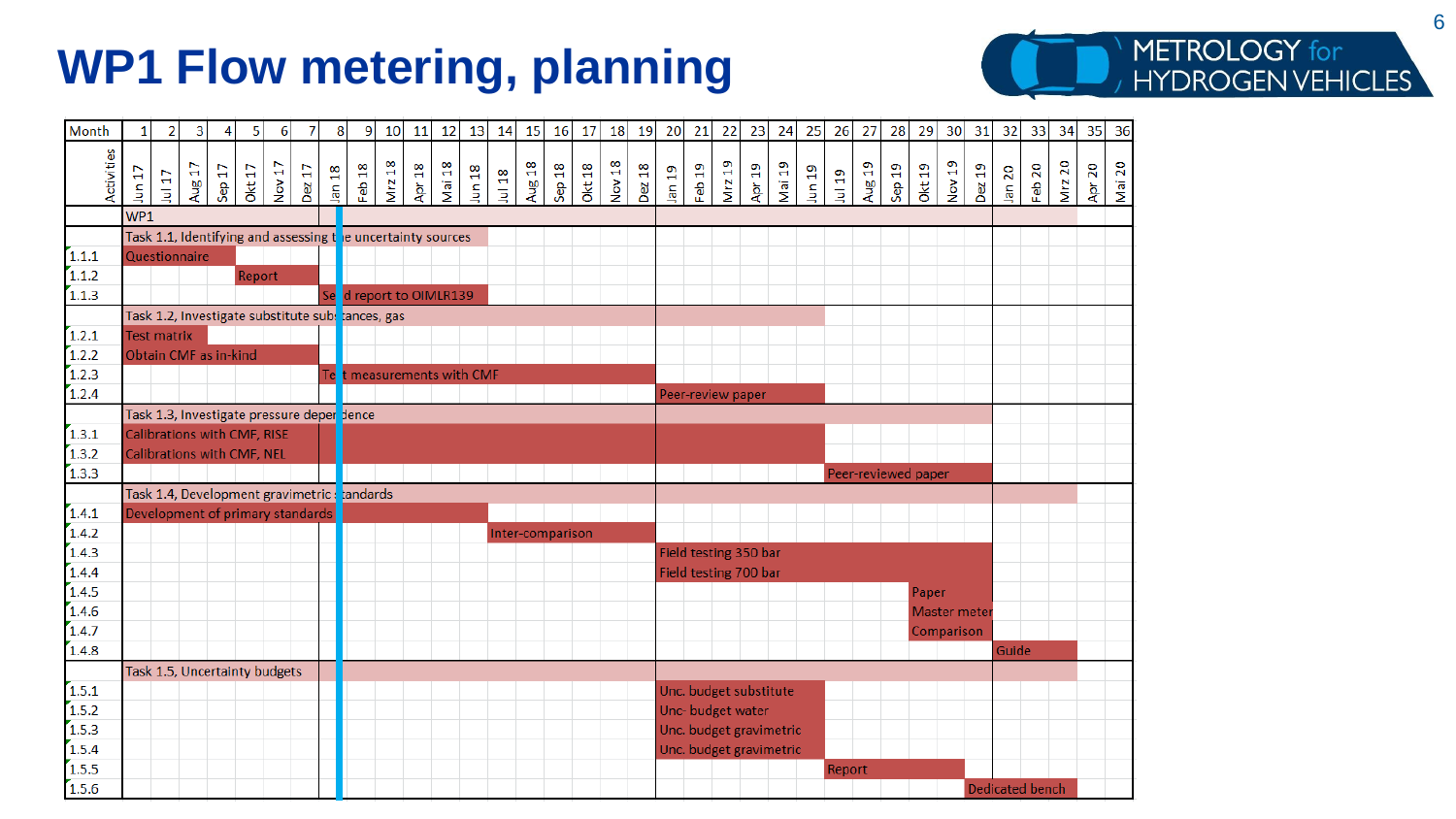### **WP1 Flow metering, status**



Task 1.1: Information has been collected, report to be available during Q1

#### Task 1.2 & 1.3:

- 6 Coriolis flow meters expected in February 2018 as in kind contribution (Thank you)
- Testing schedule has been established, to be validated by all partners
- Measurements to start in February 2018

#### Task 1.4:

- Development of 3 HFS in progress, 1 already finished
- ATEX and pressure certifications are time consuming
- Delivery times are long

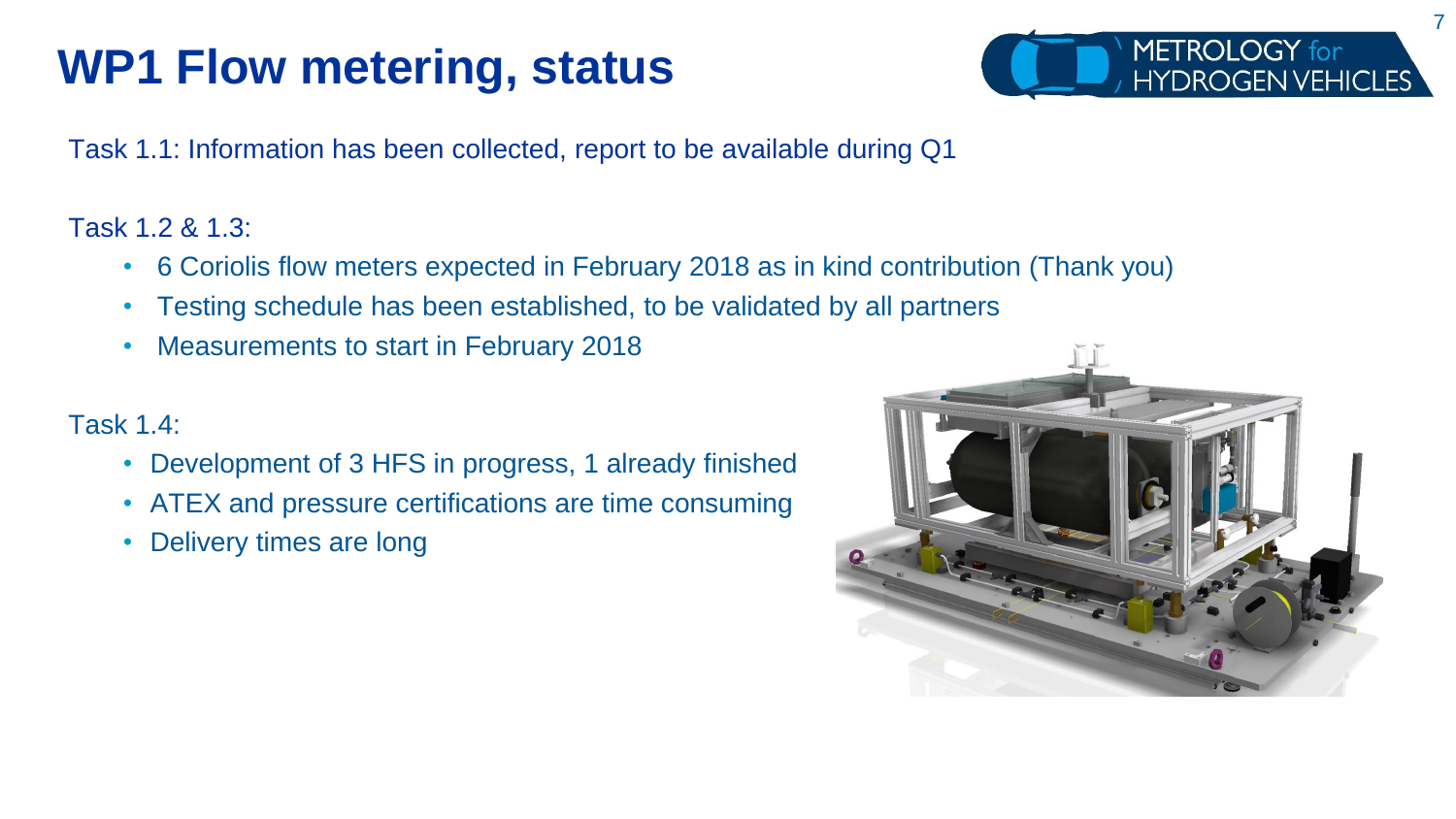### **WP1 Flow metering, status**



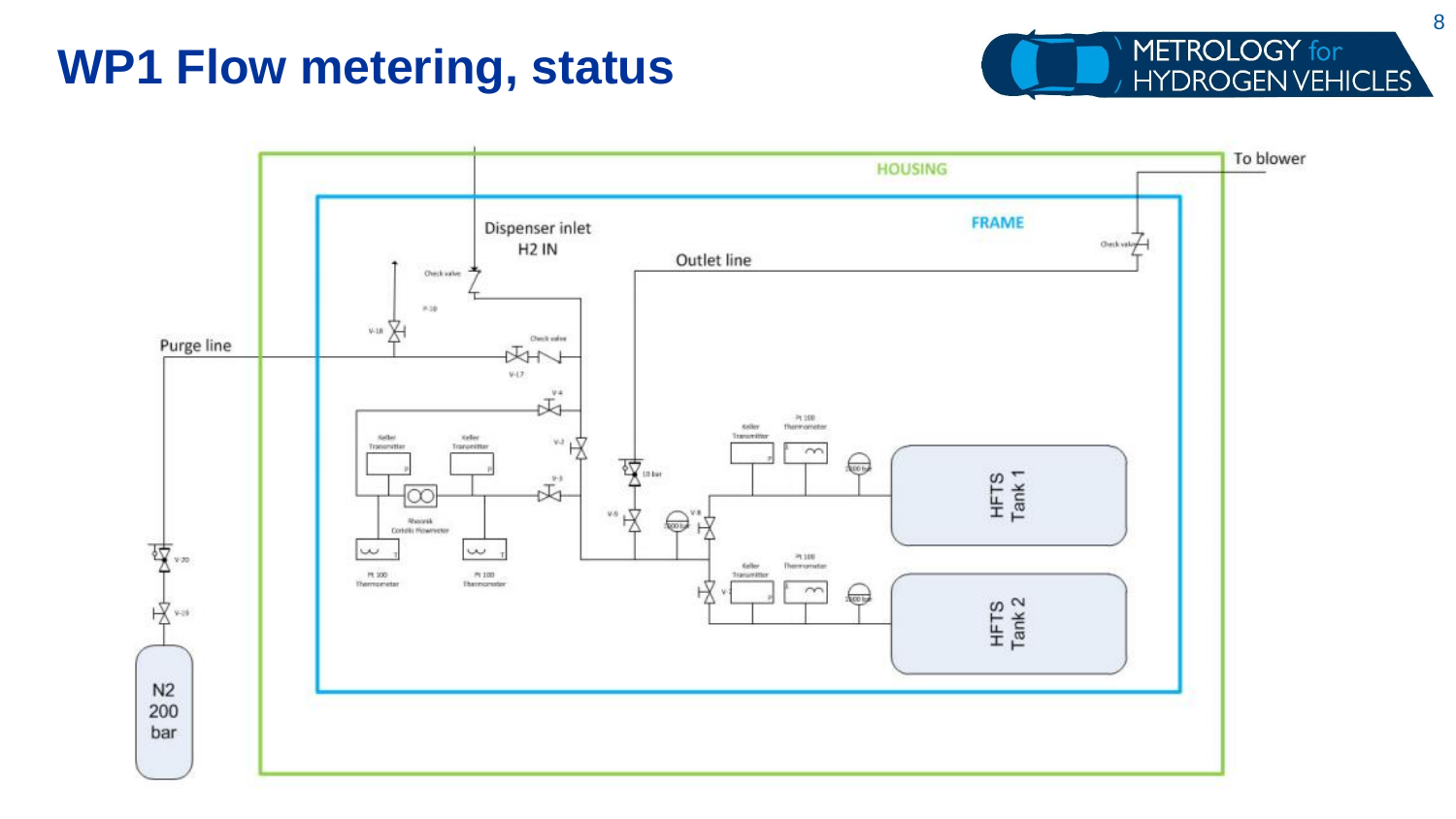### **WP1 Flow metering, open questions**



#### Tasks 1.2 & 1.3:

• Any results from similar experiments would be welcome

#### Task 1.4:

- Safety requirements from HRS operators for field testing? ATEX certification should cover this issue…
- List of suppliers for high pressure hydrogen equipment (pressure vessels, valves, pressure reducers, blower, …) and best practice